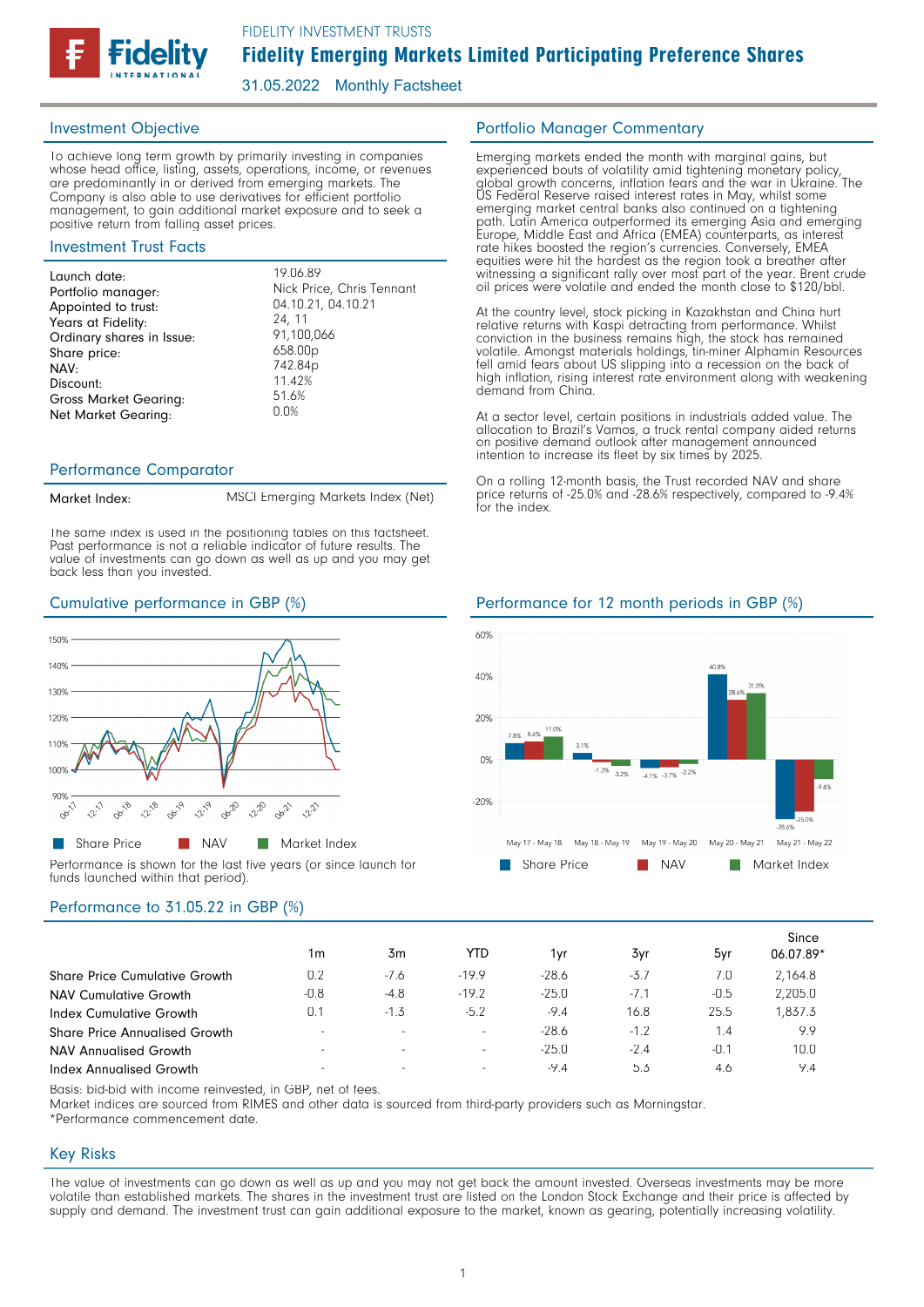# Fidelity Emerging Markets Limited Participating Preference Shares

31.05.2022 Monthly Factsheet

## Equity Exposure % Total Net Assets (% TNA)

|                       | Exposure<br>$(%$ (% TNA) |  |
|-----------------------|--------------------------|--|
| Gross Market Exposure | 151.6                    |  |
| Net Equity            | 943                      |  |
| Other                 | በ 7                      |  |
| Uninvested Cash       | 5.0                      |  |

Notes on Portfolio Construction and a description of how data is calculated and presented are on page 3. Definitions of the terms used in the Equity Exposure table are in the Glossary.

## Sector/Industry Exposure (% TNA)

| <b>GICS Sector</b>            | <b>Net</b> | Index | Relative |
|-------------------------------|------------|-------|----------|
| Information Technology        | 30.4       | 21.1  | 9.3      |
| Financials                    | 20.2       | 21.8  | $-1.7$   |
| <b>Materials</b>              | 16.3       | 9.1   | 7.2      |
| Industrials                   | 9.2        | 5.5   | 3.7      |
| <b>Consumer Staples</b>       | 7.8        | 6.0   | 1.8      |
| <b>Consumer Discretionary</b> | 7.7        | 12.8  | $-5.2$   |
| <b>Communication Services</b> | 5.9        | 10.2  | $-4.3$   |
| Energy                        | 1.3        | 5.0   | $-3.7$   |
| Real Estate                   | 1.2        | 2.1   | $-0.8$   |
| <b>Health Care</b>            | 0.4        | 3.6   | $-3.2$   |
| <b>Utilities</b>              | $-1.1$     | 2.7   | $-3.8$   |
| <b>Total Sector Exposure</b>  | 99.2       | 100.0 |          |
| Other Index / Unclassified    | -4.9       | 0.0   |          |
| <b>Total Equity Exposure</b>  | 94.3       | 100.0 |          |

## Top Net Long Positions (% TNA)

| <b>GICS Sector</b>      | Countr  |
|-------------------------|---------|
| Information Technology  | Taiwan  |
| Information Technology  | Korea ( |
| Financials              | India   |
| <b>Materials</b>        | Canad   |
| <b>Consumer Staples</b> | China   |
| Financials              | Hong k  |
| Information Technology  | Taiwan  |
| Information Technology  | India   |
| Financials              | Kazakh  |
| Information Technology  | Korea   |
|                         |         |

|                               | Net | Index | Relative        |
|-------------------------------|-----|-------|-----------------|
| <b>HDFC BANK LTD</b>          | 64  | n n   | 6.4             |
| FIRST QUANTUM MINERALS LTD    | 53  | n n   | 5.3             |
| AIA GROUP LTD                 | 47  | n n   | 4.7             |
| CHINA MENGNIU DAIRY CO        | 49  | 0.2   | 46              |
| KASPI/KZ JSC                  | 36  | n n   | 3.6             |
| SAMSUNG ELECTRONICS CO LTD    | 76  | 44    | 3.2             |
| <b>MEDIATEK INC</b>           | 38  | n 7   | $\overline{3}1$ |
| MTN GROUP LTD                 | 32  | 0.3   | 3 O             |
| <b>GRUPO MEXICO SAB DE CV</b> | 32  | 0.2   | 29              |
| SK HYNIX INC.                 | 36  | በ 7   | 29              |

## Net Long Positions Concentration (% TNA)

|          | Fund  | Index |
|----------|-------|-------|
| Top $10$ | 53.3  | -24.5 |
| Top 20   | 79 N  | 31.6  |
| Top $50$ | 115.2 | 43.5  |

## Market Capitalisation Exposure (% TNA)

| GBP                              | <b>Net</b> | Index | Relative |
|----------------------------------|------------|-------|----------|
| $>10$ bn                         | 80.3       | 68.8  | 11.5     |
| 5-10 <sub>bn</sub>               | 12.5       | 16.3  | $-3.8$   |
| $1-5$ bn                         | 4.0        | 129   | $-9.0$   |
| $0-1$ bn                         | 4.9        | 0.2   | 4.7      |
| <b>Total Market Cap Exposure</b> | 101.7      | 98.3  |          |
| Other Index / Unclassified       | $-7.4$     | 1.7   |          |
| <b>Total Equity Exposure</b>     | 94.3       | 100.0 |          |

## Country Exposure (% TNA)

|                               | Net  | Index | Relative |
|-------------------------------|------|-------|----------|
| China                         | 23.8 | 30.6  | -6.9     |
| Taiwan                        | 13.0 | 16.0  | $-3.0$   |
| India                         | 10.0 | 12.8  | $-2.8$   |
| Brazil                        | 8.8  | 5.6   | 3.3      |
| Korea (South)                 | 8.1  | 12.7  | $-4.6$   |
| South Africa                  | 8.1  | 3.8   | 4.4      |
| Canada                        | 6.3  | 0.0   | 6.3      |
| Hong Kong                     | 5.8  | 0.1   | 5.7      |
| Kazakhstan                    | 3.6  | 0.0   | 3.6      |
| United Arab Emirates          | 2.6  | 1.4   | 1.2      |
| Others                        | 5.9  | 17.0  | $-11.1$  |
| <b>Total Country Exposure</b> | 96.1 | 100.0 |          |
| Other Index / Unclassified    | -1.8 | 0.0   |          |
| <b>Total Equity Exposure</b>  | 94.3 | 100.0 |          |

|                             | <b>GICS Sector</b>      | Country       | <b>Net</b> | Index | Relative |
|-----------------------------|-------------------------|---------------|------------|-------|----------|
| TAIWAN SEMICONDUCTOR MFG CO | Information Technology  | Taiwan        | 9.7        | 6.9   | 2.8      |
| SAMSUNG ELECTRONICS CO LTD  | Information Technology  | Korea (South) | 7.6        | 4.4   | 3.2      |
| <b>HDFC BANK LTD</b>        | Financials              | India         | 6.4        | 0.0   | 6.4      |
| FIRST QUANTUM MINERALS LTD  | <b>Materials</b>        | Canada        | 5.3        | 0.0   | 5.3      |
| CHINA MENGNIU DAIRY CO      | <b>Consumer Staples</b> | China         | 4.9        | 0.2   | 4.6      |
| AIA GROUP LTD               | Financials              | Hong Kong     | 4.7        | 0.0   | 4.7      |
| MEDIATEK INC                | Information Technology  | Taiwan        | 3.8        | 0.7   | 3.1      |
| INFOSYS LTD                 | Information Technology  | India         | 3.7        | 0.9   | 2.7      |
| KASPI/KZ JSC                | Financials              | Kazakhstan    | 3.6        | 0.0   | 3.6      |
| SK HYNIX INC                | Information Technology  | Korea (South) | 3.6        | 0.7   | 2.9      |

## Top Overweight Positions (% TNA) Top Underweight Positions (% TNA)

|                                | <b>Net</b> | Index          | Relative |
|--------------------------------|------------|----------------|----------|
| Short Position - name withheld | $-2.3$     | 0.0            | $-2.3$   |
| <b>MEITUAN</b>                 | n n        | 14             | $-14$    |
| RELIANCE INDUSTRIES LTD        | n n        | 14             | $-1.4$   |
| TENCENT HLDGS LTD              | 2.5        | 39             | $-1.3$   |
| Short Position - name withheld | 0.0        | 11             | $-1.1$   |
| CHINA CONSTRUCTION BANK        | n n        | 1 <sub>0</sub> | $-1.0$   |
| Short Position - name withheld | $-09$      | n n            | $-0.9$   |
| Short Position - name withheld | $-0.9$     | 0.0            | $-0.9$   |
| Short Position - name withheld | $-0.7$     | 0 <sub>1</sub> | $-0.8$   |
| Short Position - name withheld | -0.8       | ΩO             | $-0.8$   |

Full portfolio listings, with the appropriate time lag as agreed by the Board, are available on request from Fidelity Investment Trusts.

Figures may not always sum to totals due to rounding<br>The data presented in this document is sourced from Fidelity's own records.<br>Whilst every effort is made to ensure the accuracy of these records, there<br>may timing and oth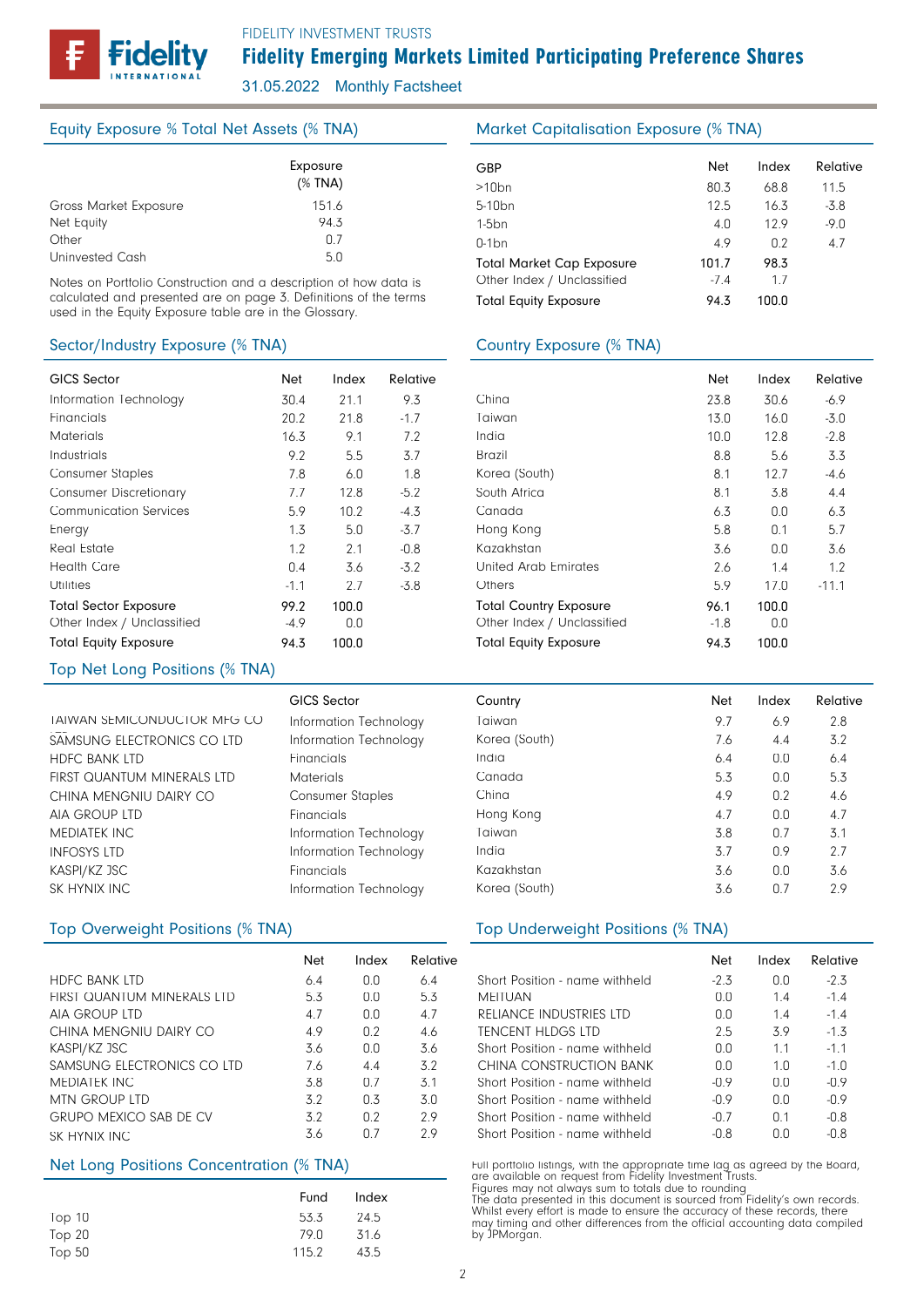

31.05.2022 Monthly Factsheet

Fidelity Emerging Markets Limited adopts a truly active approach; using the broad investment powers of the investment company the Company seeks businesses across the full market cap spectrum to best exploit the large investable universe. Idea generation draws on Fidelity's emerging markets investment platform, adopting a rigorous approach which allows for rapid information transmission through team and multiple layers of due diligence on each stock.

The portfolio is run in an unconstrained manner and reflects the very best ideas from across the emerging markets. Stock selection is bottom-up and driven by fundamentals and the Portfolio Manager takes a consistent approach focusing on quality, consistency of returns and a reasonable price. The portfolio is constructed in a benchmark agnostic manner, only owning stocks represented in the market index when they offer the characteristics outlined above. Stocks present in the market index will generally only be bought for the fund if they satisfy the selection criteria and offer an adequate level of total return. Sector and country allocation are therefore residual exposures resulting from the combination of the underlying individual long and short positions that are selected for the portfolio.

The Company utilises enhanced investment powers; seeking to exploit a broad range of opportunities by adopting an active 'extension' investment style. This results in long positions which are focused on dominant franchises positioned to take advantage of structural growth opportunities and short positions are targeted at the weakest stocks most exposed to competitive threats and financial distress. Using short positions, these weaker businesses form some of the additional investment opportunities that the Company can take advantage of, as an additional source of performance.

## Approach and Style **Administrative & Dealing Information**

| Financial Year End:                         | 30th June               |
|---------------------------------------------|-------------------------|
| Reference currency:                         | US Dollar (USD)         |
| Company domicile:                           | Guernsey                |
| Company legal structure:                    | <b>Investment Trust</b> |
| Capital quarantee:                          | N٥                      |
| ISIN:                                       | GG00B4L0PD47            |
| SEDOL:                                      | B4L0PD4                 |
| Bloomberg:                                  | <b>GSS LN</b>           |
| Distribution frequency:                     | Bi Annual               |
| Charges made to income or capital:          | 25/75                   |
| Other Ongoing Costs (including              |                         |
| AMC/excluding Portfolio transaction costs): | 1.05%                   |
| <b>Portfolio Transaction Costs:</b>         | $-0.01$                 |
| Annual Management Charge:                   | 0.60% (no charge        |
|                                             | until 1 July 2022)      |

## Independent Assessment

Information in this section is the latest available at date of publication. Further details can be found in the Glossary section of this factsheet. As some ratings agencies may use past performance to produce their assessments, these are not a reliable indicator of future results.

Morningstar rating<sup>™</sup>

\*\*

This factsheet contains information about the composition of the fund at a particular point in time. It aims to help you understand how the fund manager is positioned to achieve the fund's objectives.

The Equity Exposure table provides an overall view of the fund. Net<br>Equity represents - in percentage terms - how much of the fund is<br>invested in the market, netting off long and short positions. The<br>higher the figure, the contracts) and when it is, the portfolio may be described as geared.

The exposure and positioning tables on page 2 break the fund down into a number of different views, each providing a different perspective on the fund's investments.

## Portfolio Construction - Explained How data is calculated and presented

Portfolio composition data has been calculated and presented according to several general principles, which are listed below.

- **Aggregation**: all investments, including derivatives, linked to a particular issuing company have been combined to form a total percentage holding for each company. The aggregate holding is referred to in this factsheet aggregated.

- **Categorisation**: for investments that have underlying securities we use the attributes of the underlying issuing company or common share to determine the appropriate sector, market capitalisation band and geographic area.

- **Derivatives:** all derivatives are included on an exposure basis and, where necessary, are delta-adjusted. Delta-adjusting expresses derivatives in terms of the equivalent number of shares that would be needed to generate the same return.

- **"Basket" securities:** securities that represent a number of<br>company shares - like index futures or options - are allocated to<br>categories (such as country) whenever possible. Otherwise they are<br>included in the "Other Ind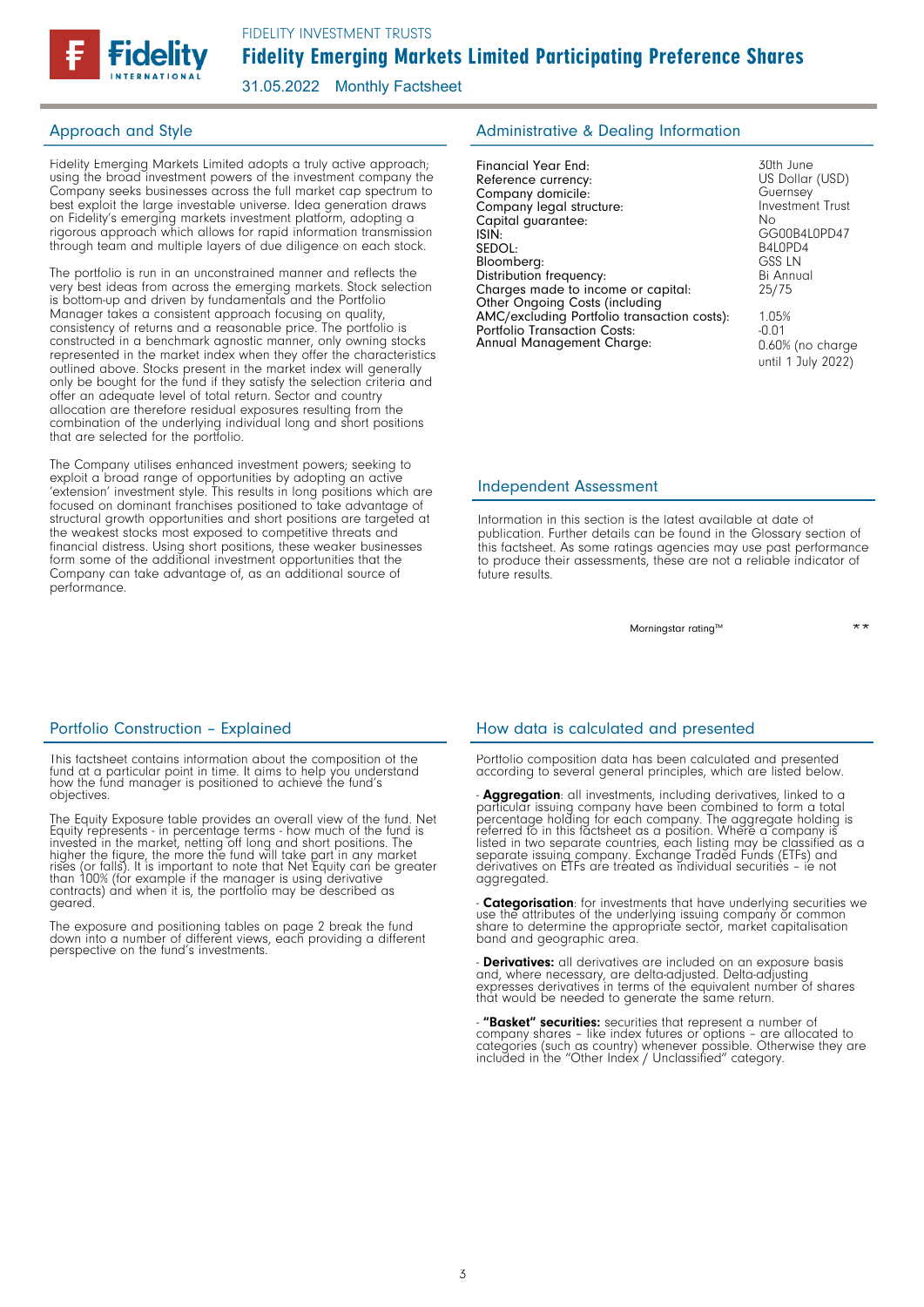

## ESG Metrics

The factsheet is a snapshot of the portfolio at the date indicated above. ESG ratings distribution may vary over time. Representation of this data is for informational purposes only. If the SFDR classification is shown as 6 below then this fund does not promote environmental or social characteristics nor does it have a sustainable investment objective. If it is shown as 8, the fund promotes environmental or social characteristics. If it is shown as 9, the fund has a sustainable investment objective. Product-specific information can be found on our website at www.fidelityinternational.com

## Sustainability Characteristics (31.05.2022)

|                                               | Fund       | Index |
|-----------------------------------------------|------------|-------|
| MSCI ESG Fund Rating (AAA-CCC)                | <b>BBB</b> | N/A   |
| Weighted Average Carbon Intensity (tCo2e/\$M) | 159.3      | 361.5 |
| Carbon Footprint (tCO2/\$M Invested)          | 84         | 256.7 |
| <b>SFDR Classification</b>                    | N/A        | N/A   |

\*N/A will be displayed if there is no ESG data available for the fund/index or if the coverage of underlying securities is under 50%. \*NR - Not rated

## MSCI Ratings Distribution % (31.05.2022)



#### Glossary

MSCI ESG Fund Rating: This shows the funds ESG rating based on the Quality Scores given to the fund by MSCI. This ranges from AAA, AA (Leader), A, BBB, BB (Average) to B, CCC (Laggard).

Weighted Average Carbon Intensity: is calculated as the sum of each portfolio weight multiplied by the Co2e per \$M of Revenue of each holding. This metric provides a snapshot of the fund's exposure to carbon-intensive companies and includes scope 1 and scope 2 carbon emissions.

Carbon Footprint: Provides a normalized snapshot of the funds contribution to carbon emissions.

SFDR Classification: Shows the classification given to each fund as part of the EU Sustainable Finance Disclosure Regulation (SFDR). Article 9 funds aim to achieve an ESG outcome and are products with ESG objectives. Article 8 funds focus on promoting ESG characteristics and this must be a primary focus of the product. Article 6 funds integrate sustainability risks into investment analysis and decision-making, without the funds promoting environmental or social characteristics or having sustainable investments as their objective.

MSCI Ratings Distribution: This shows the percentage distribution of ESG ratings in the fund, based on the Net Asset Value of holdings excluding cash, liquidity funds, derivatives and Exchange Traded Funds.

#### **Disclaimer**

ESG Rating Source: ©2022 MSCI ESG Research LLC. Reproduced by permission, no further distribution. MSCI ESG Research LLC and its affiliates (the "ESG Parties"), obtain information from sources they consider reliable, none of the ESG Parties warrants or guarantees the originality, accuracy and/or completeness of any data herein. None of the ESG Parties makes any express or implied warranties of any kind, and the ESG Parties hereby expressly disclaim all warranties of merchantability and fitness for a particular purpose, with respect to any data herein. None of the ESG Parties shall have any liability for any errors or omissions in connection with any data herein. Further, without limiting any of the foregoing, in no event shall any of the ESG Parties have any liability for any direct, indirect, special, punitive, consequential or any other damages (including lost profits) even if notified of the possibility of such damages. The information is as at the date of production based on data provided by MSCI. There may be timing differences between the date at which data is captured and reported. For more up to date information, you can visit https://www.msci.com/esg-fund-ratings

Carbon Data Source: Data provided by ISS ESG. All rights in the information provided by Institutional Shareholder Services Inc. and its affiliates (ISS) reside with ISS and/or its licensors. ISS makes no express or implied warranties of any kind and shall have no liability for any errors, omissions or interruptions in or in connection with any data provided by ISS. The information is as at the date of production based on carbon data provided by ISS. There may be timing differences between the date at which data is captured and reported. SFDR Classification is assigned by Fidelity in line with the EU Sustainable Financial Disclosure Regulation.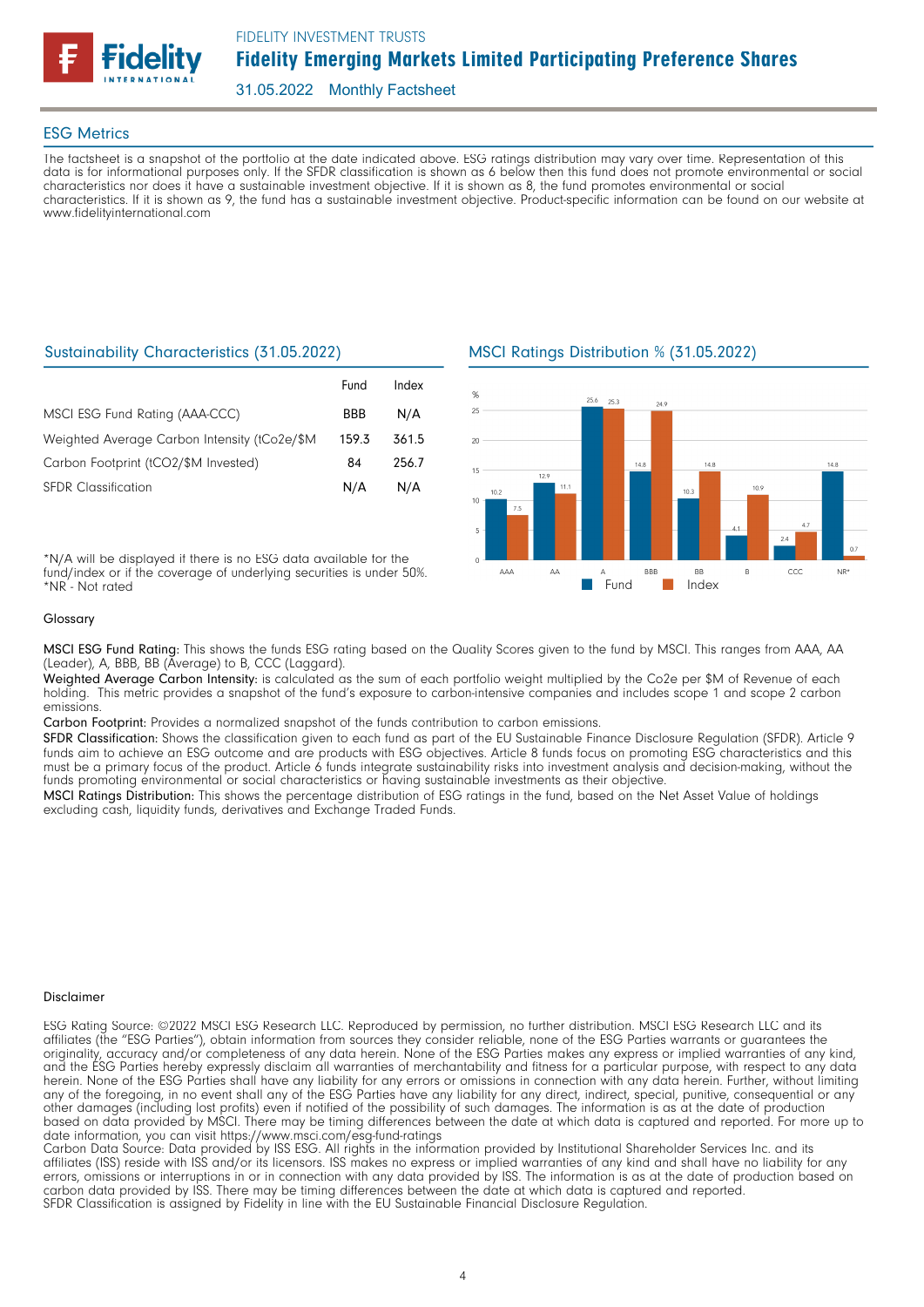31.05.2022 Monthly Factsheet

## Glossary / Additional Notes

**Fidelity** 

## Equity Exposure notes

### GROSS MARKET EXPOSURE

Gross Market Exposure is the total of long exposures, plus the total of short exposures, and less the total of exposures hedging the portfolio, expressed as a percentage of shareholders' funds (Total Net Assets).

### NET EQUITY

The net positive exposure to the market with short and hedge positions subtracted from long positions.OTHER

The value of any non-equity investments (excluding cash funds) expressed as a percentage of TNA.

#### UNINVESTED CASH

This is 100% minus the fund's Net Equity exposure and minus Other. This leaves any residual cash exposure that is not invested in shares or via derivatives.

#### Investment Trust Facts

#### **NAV**

The total value of a company's assets less the total value of its liabilities is its net asset value (NAV). For valuation purposes it is common to divide net assets by the number of shares in issue to give the net assets per share. NAV calculations can include or exclude current financial year income. For the purposes of this factsheet, they are valued with assets including income and costs and with debt valued at the market.

#### PREMIUM

If the share price of an investment company is higher than the net asset value (NAV) per share, the company is said to be trading at a premium. The premium is shown as a percentage of the NAV.

#### DISCOUNT

If the share price of an investment company is lower than the net asset value (NAV) per share, the company is said to be trading at a discount. The discount is shown as a percentage of the NAV.

#### GEARING

Gearing is the Market Exposure figure (either gross or net) expressed in excess of Total Net Assets. It represents the additional exposure to the market above Shareholders<sup>7</sup> Funds.

#### FAIR VALUE

The fair value of investments is initially taken to be their cost and is subsequently measured as follows: Listed investments are valued at bid prices, or last market prices, depending on the convention of the exchange on which they are listed; and

Unlisted investments are investments which are not quoted, or are not frequently traded, are stated at the Directors' best estimate of fair value and take account of the cost of the investment, recent arm's length transactions in the same or similar investments and financial performance of the investment since purchase.

#### General notes

### TOTAL NET ASSETS (TNA)

The Company's total assets minus its total liabilities - also known as Shareholders' Funds. It represents the amount by which a company is financed through common and preferred shares.

#### INDEX

The index used in the positioning tables on page 2 is the index defined in the Performance Comparator section on page 1.

#### TOP NET LONG POSITIONS

Those companies in which the largest percentages of the trust's total net assets are effectively invested. Positions in other funds – including ETFs (Exchange Traded Funds) - can appear in this table, but index derivatives form part of an "Other Index / Unclassified" category which will not appear.

#### TOP OVERWEIGHT & UNDERWEIGHT POSITIONS

Those positions which have the largest active weight relative to the index. Positions in other funds - including ETFs (Exchange Traded Funds) - can appear in this table, but index derivatives form part of an "Other Index / Unclassified" category which will not appear. In the underweight table, any short position names have been withheld in line with Fidelity's disclosure policy.

#### NET LONG POSITIONS CONCENTRATION

Illustrates the weight of the top 10, 20 and 50 positions in the trust and the weight of the top 10, 20 and 50 positions in the index. It does not attempt to show the coincidence of security ownership between fund and index. The sector/industry classification used (i.e. GICS, ICB, TOPIX and IPD) varies by fund. Full descriptions can be found below.